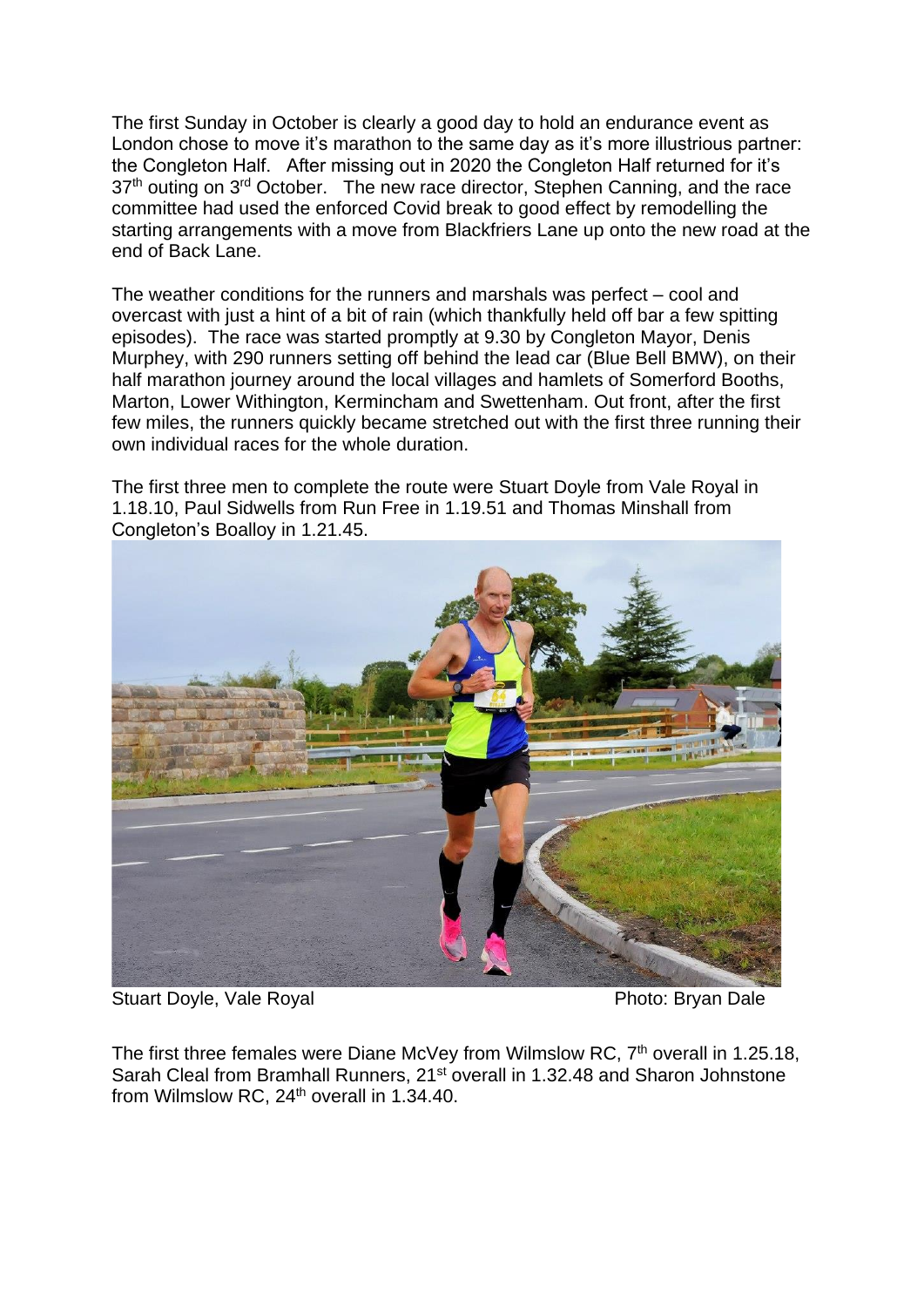

Diane McVey, Wilmslow RC Photo: Bryan Dale

This year there were six Harriers who participated in the Half: Ian Stanway was 39<sup>th</sup> in 1.38.55, Hannah Harding was  $71<sup>st</sup>$  in 1.44.8, Janine Hulmes was  $117<sup>th</sup>$  in 1.51.18, Tracy Welch was 141<sup>st</sup> in 1.55.20, Jackie Moss was 248<sup>th</sup> in 2.20.08 and Matt Plummer was 288th in 2.41.27. Special mention has to go to Matt who was also running in a virtual marathon so ran the course and a bit more twice!



Hannah Harding, Congleton Harriers Photo: Bryan Dale